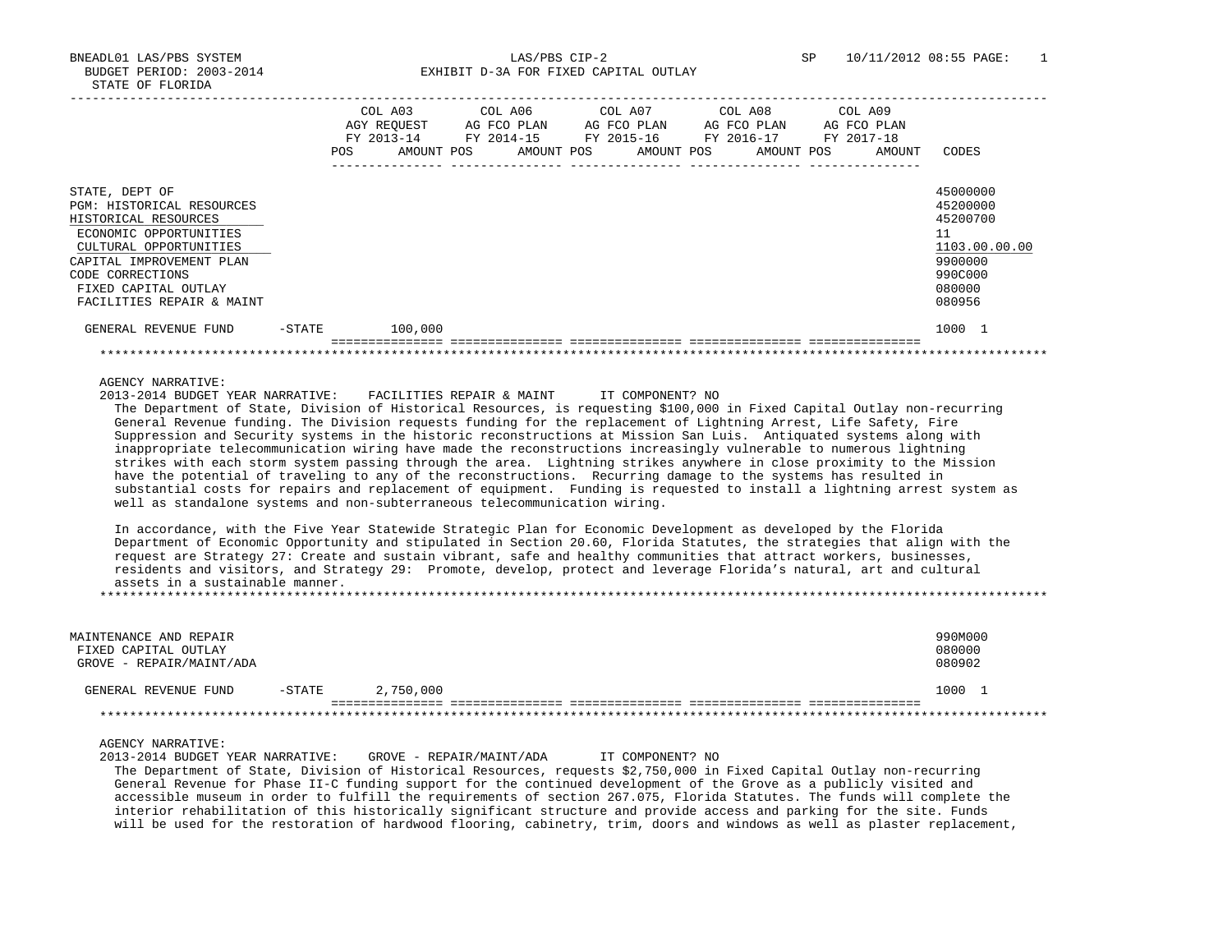BNEADL01 LAS/PBS SYSTEM LAS/PBS CIP-2 SP 10/11/2012 08:55 PAGE: 2 BUDGET PERIOD: 2003-2014 **EXHIBIT D-3A FOR FIXED CAPITAL OUTLAY** 

|                                                                                                                                                                               | COL A03<br>AGY REOUEST<br>FY 2013-14<br>POS. | AMOUNT POS | COL A06<br>AG FCO PLAN<br>FY 2014-15<br>AMOUNT POS | COL A07<br>AG FCO PLAN<br>FY 2015-16<br>AMOUNT POS | COL A08<br>AG FCO PLAN<br>FY 2016-17 | AMOUNT POS | COL A09<br>AG FCO PLAN<br>FY 2017-18 | AMOUNT | CODES                                                                         |
|-------------------------------------------------------------------------------------------------------------------------------------------------------------------------------|----------------------------------------------|------------|----------------------------------------------------|----------------------------------------------------|--------------------------------------|------------|--------------------------------------|--------|-------------------------------------------------------------------------------|
| STATE, DEPT OF<br>PGM: HISTORICAL RESOURCES<br>HISTORICAL RESOURCES<br>ECONOMIC OPPORTUNITIES<br>CULTURAL OPPORTUNITIES<br>CAPITAL IMPROVEMENT PLAN<br>MAINTENANCE AND REPAIR |                                              |            |                                                    |                                                    |                                      |            |                                      |        | 45000000<br>45200000<br>45200700<br>11<br>1103.00.00.00<br>9900000<br>990M000 |

 restoration and painting. Site improvements will be required to provide enhanced public access and parking for the site. The completion of this phase will result in a certificate of occupancy enabling the building to be fully operational.

 In accordance, with the Five Year Statewide Strategic Plan for Economic Development as developed by the Florida Department of Economic Opportunity and stipulated in Section 20.60, Florida Statutes, the strategies that align with the request are Strategy 13: Coordinate decision making and investments for economic development, land use, transportation, infrastructure, housing, water, energy, natural resources, workforce and community development at the statewide, regional and local levels, Strategy 27: Create and sustain vibrant, safe and healthy communities that attract workers, businesses, residents and visitors, and Strategy 29: Promote, develop, protect and leverage Florida's natural, art and cultural assets in a sustainable manner. \*\*\*\*\*\*\*\*\*\*\*\*\*\*\*\*\*\*\*\*\*\*\*\*\*\*\*\*\*\*\*\*\*\*\*\*\*\*\*\*\*\*\*\*\*\*\*\*\*\*\*\*\*\*\*\*\*\*\*\*\*\*\*\*\*\*\*\*\*\*\*\*\*\*\*\*\*\*\*\*\*\*\*\*\*\*\*\*\*\*\*\*\*\*\*\*\*\*\*\*\*\*\*\*\*\*\*\*\*\*\*\*\*\*\*\*\*\*\*\*\*\*\*\*\*\*\*

| TOTAL: CULTURAL OPPORTUNITIES |           |  | 1103.00.00.00 |
|-------------------------------|-----------|--|---------------|
| BY FUND TYPE                  |           |  |               |
| GENERAL REVENUE FUND          | 2,850,000 |  | 1000          |
|                               |           |  |               |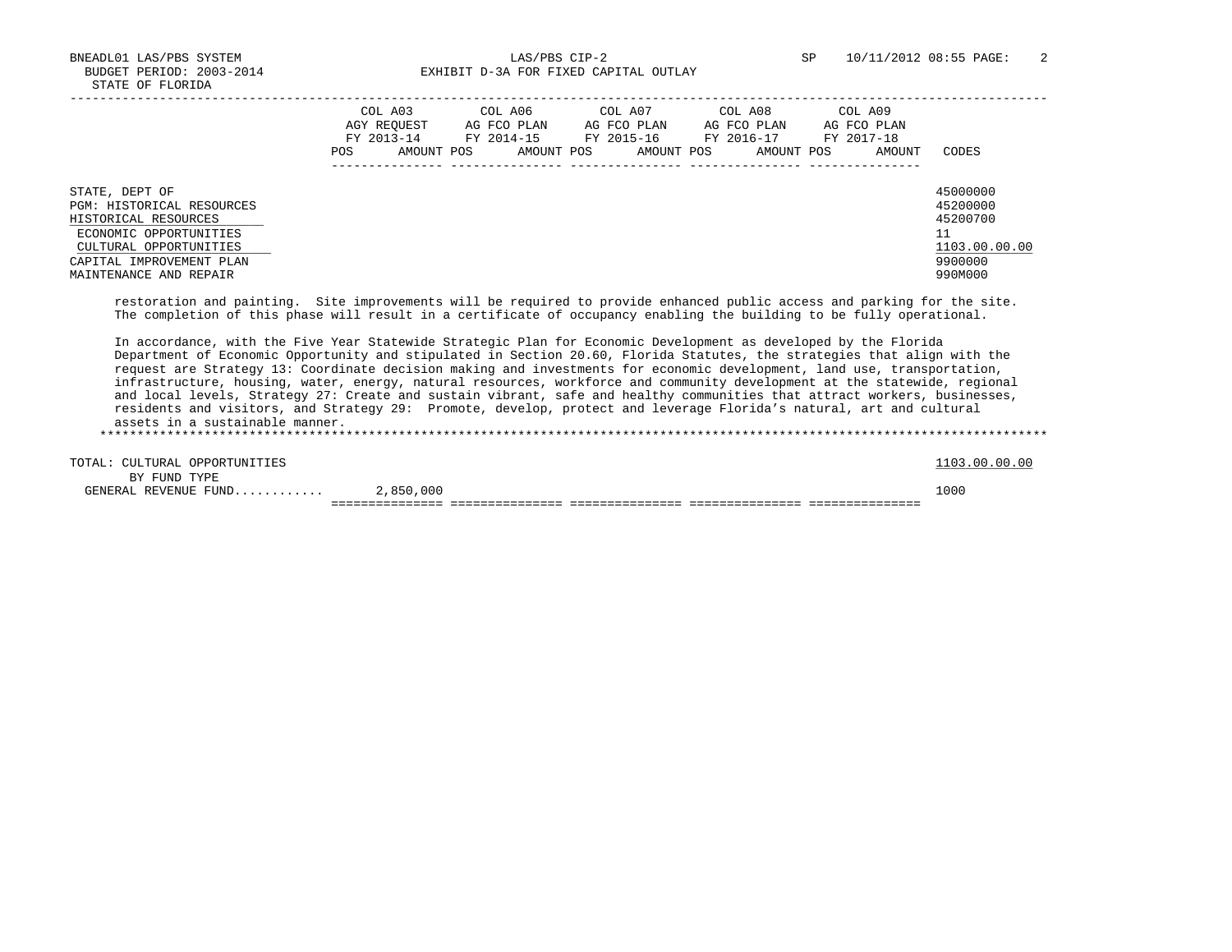BNEADL01 LAS/PBS SYSTEM LAS/PBS CIP-2 SP 10/11/2012 08:55 PAGE: 3 BUDGET PERIOD: 2003-2014 **EXHIBIT D-3A FOR FIXED CAPITAL OUTLAY** 

|                                                                                                                                                                                                                           |           | <b>POS</b> | COL A03<br>AGY REOUEST<br>FY 2013-14<br>AMOUNT POS | COL A06<br>AG FCO PLAN<br>FY 2014-15<br>AMOUNT POS |  | COL A07<br>AG FCO PLAN<br>FY 2015-16<br>AMOUNT POS | COL A08<br>AG FCO PLAN<br>FY 2016-17<br>AMOUNT POS | COL A09<br>AG FCO PLAN<br>FY 2017-18<br>AMOUNT | CODES                                                                                             |
|---------------------------------------------------------------------------------------------------------------------------------------------------------------------------------------------------------------------------|-----------|------------|----------------------------------------------------|----------------------------------------------------|--|----------------------------------------------------|----------------------------------------------------|------------------------------------------------|---------------------------------------------------------------------------------------------------|
| STATE, DEPT OF<br><b>PGM: CULTURAL AFFAIRS</b><br>CULTURAL AFFAIRS<br>ECONOMIC OPPORTUNITIES<br>CULTURAL OPPORTUNITIES<br>CAPITAL IMPROVEMENT PLAN<br>SPECIAL PURPOSE<br>FIXED CAPITAL OUTLAY<br>FL/HIST/MSM/PERM/EXHIBIT |           |            |                                                    |                                                    |  |                                                    |                                                    |                                                | 45000000<br>45500000<br>45500300<br>11<br>1103.00.00.00<br>9900000<br>990S000<br>080000<br>083853 |
| GENERAL REVENUE FUND                                                                                                                                                                                                      | $-$ STATE |            | 1,000,000                                          |                                                    |  |                                                    |                                                    |                                                | 1000 1                                                                                            |
|                                                                                                                                                                                                                           |           |            |                                                    |                                                    |  |                                                    |                                                    |                                                |                                                                                                   |

## AGENCY NARRATIVE:

2013-2014 BUDGET YEAR NARRATIVE: FL/HIST/MSM/PERM/EXHIBIT IT COMPONENT? NO

 The Department of State, Division of Cultural Affairs, requests \$1,000,000 in Fixed Capital Outlay non-recurring General Revenue for the Museum of Florida History Permanent Exhibit. This request is for year 2 of multi-year funding as part of a private/public partnership for the exhibit, Forever Changed: La Florida, 1513-1821, which will play a pivotal role in the Viva Florida 500 commemoration. Using the \$1,000,000 appropriation received in Fiscal Year 2010-11, the staff completed the design and installation of the first section of the exhibit for a March 3, 2012, opening. This section spans the period from 1513 to 1565 and presents information and immersive experiences about native cultures in Florida at the time of European contact, Spanish exploration, and the meeting and interaction of these cultures. The additional funding is needed to complete the remaining sections of the exhibit bringing it up to 1821.

 Phase Two of Forever Changed encompasses 3,000 square feet and explores topics such as European settlement, missions and forts, the British Period, and the Second Spanish Period. Phase Two is titled A Changing World and focuses on Spain and England's efforts to sustain colonies in La Florida and their interactions with American Indian peoples such as the Apalachee, Guales, and Seminoles. To build continuity between exhibit phases, A Changing World will include architectural elements, a scenic bastion from Castillo de San Marcos and a fa ade similar to the Mission Nombre de Dios in St. Augustine, historical artifacts, life cast figures, and hands-on activities. A high-tech interactive is planned to provide visitors with an overview of changes to the Florida landscape resulting from the changing population of colonial Florida. The interactive also will allow visitors to search for more in-depth information. Conceptual plans for Phase Two have been developed, and preliminary designs are in progress. The Museum anticipates that Forever Changed Phase Two will open approximately 9-12 months after funding is in place. With the completion of Forever Changed: La Florida, 1513-1821, visitors will experience a comprehensive exhibition that includes more than three hundred years of Florida history.

## Background

 In 1997, the Museum of Florida History opened the permanent exhibit, Florida's First People. This exhibit interprets the history of Florida's early inhabitants, from 12,000 years ago through the 15th century. Upon exiting this area, there is no exhibit information until the early 1800s Seminole Wars period. Forever Changed: La Florida, 1513-1821 bridges this 350-year-gap in historical information and provides a comprehensive look at Native American cultures at the time of European contact.

 In accordance, with the Five Year Statewide Strategic Plan for Economic Development as developed by the Florida Department of Economic Opportunity and stipulated in Section 20.60, Florida Statutes, the strategies that align with the